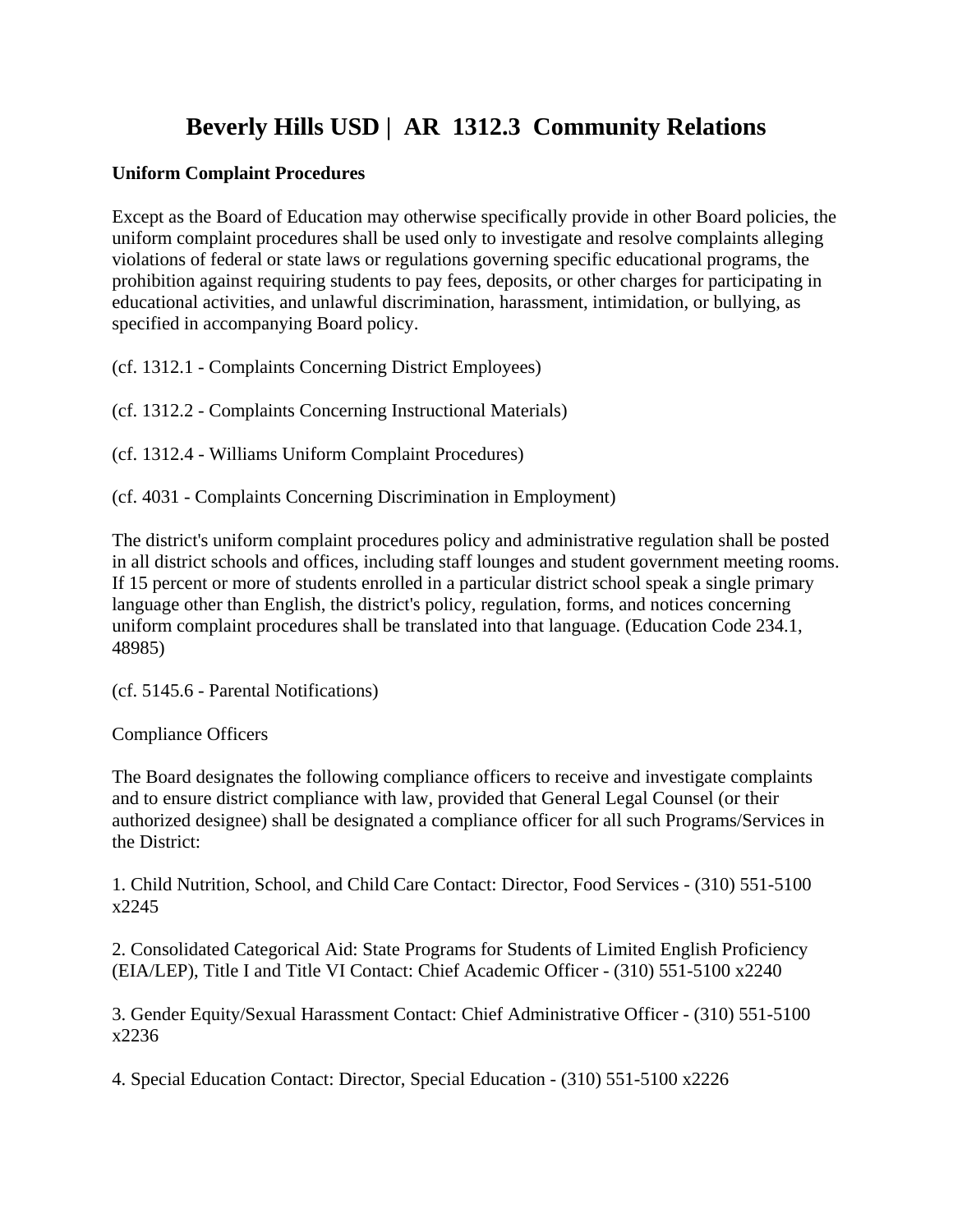5. Nondiscrimination Requirements and Civil Rights Contact: Chief Administrative Officer - (310) 551-5100 x2236

6. All Programs/Services Contact: General Legal Counsel - (310) 551-5100 x2000

The Superintendent or designee shall ensure that employees designated to investigate complaints are knowledgeable about the laws and programs for which they are responsible. Designated employees may have access to legal counsel as determined by the Superintendent or designee.

(cf. 9124 - Attorney)

Notifications

The Superintendent or designee shall annually provide written notification of the district's uniform complaint procedures to students, employees, parents/guardians, the district advisory committee, school advisory committees, appropriate private school officials or representatives, and other interested parties. (Education Code 262.3, 49013; 5 CCR 4622)

(cf. 0420 - School Plans/Site Councils)

(cf. 1220 - Citizen Advisory Committees)

(cf. 3260 - Fees and Charges)

(cf. 4112.9/4212.9/4312.9 - Employee Notifications)

(cf. 5145.6 - Parental Notifications)

The notice shall:

1. Identify the person(s), position(s), or unit(s) responsible for receiving complaints

2. Advise the complainant of any civil law remedies that may be available to him/her under state or federal discrimination laws, if applicable

3. Advise the complainant of the appeal process pursuant to Education Code 262.3, including the complainant's right to take a complaint directly to the California Department of Education (CDE) or to pursue remedies before civil courts or other public agencies

4. Include statements that:

a. The district is primarily responsible for compliance with state and federal laws and regulations

b. The complaint review shall be completed within 60 calendar days from the date of receipt of the complaint unless the complainant agrees in writing to an extension of the timeline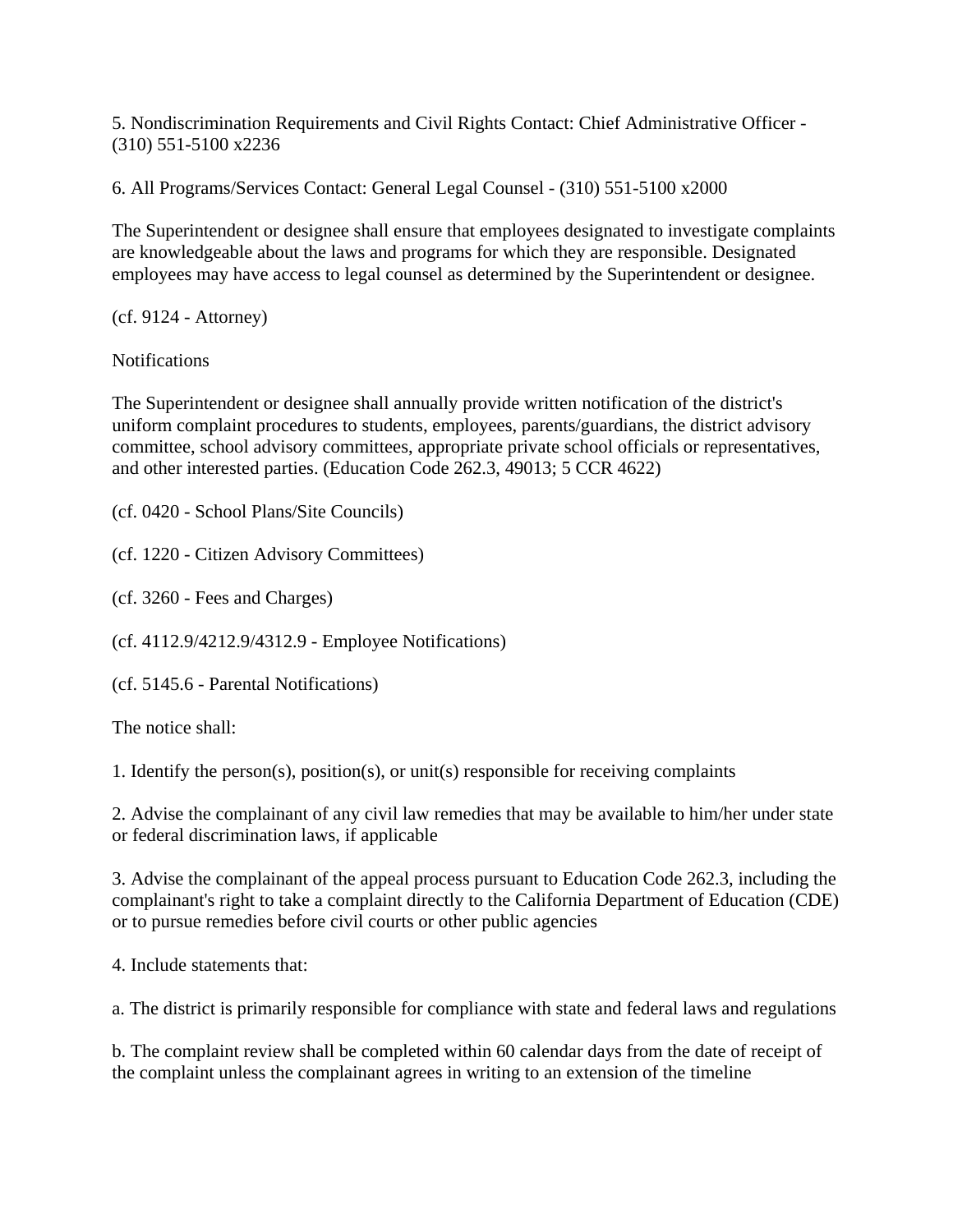c. A complaint alleging unlawful discrimination, harassment, intimidation, or bullying must be filed not later than six months from the date the alleged discrimination occurs, or six months from the date the complainant first obtains knowledge of the facts of the alleged discrimination

d. The complainant has a right to appeal the district's decision to the CDE by filing a written appeal within 15 days of receiving the district's decision

e. The appeal to the CDE must include a copy of the complaint filed with the district and a copy of the district's decision

f. Copies of the district's uniform complaint procedures are available free of charge

(cf. 5145.6 - Parental Notifications)

Procedures

The following procedures shall be used to address all complaints which allege that the district has violated federal or state laws or regulations governing educational programs.

All complaints shall be investigated and resolved within 60 calendar days of the district's receipt of the complaint. (5 CCR 4631)

Compliance officers shall maintain a record of each complaint and subsequent related actions, including all information required for compliance with 5 CCR 4631 and 4633.

All parties involved in allegations shall be notified when a complaint is filed, when a complaint meeting or hearing is scheduled, and when a decision or ruling is made.

Step 1: Filing of Complaint

Any individual, public agency, or organization may file a written complaint of alleged noncompliance by the district. (5 CCR 4630)

A complaint concerning unlawful discrimination, harassment, intimidation, or bullying may be filed only by a person who alleges that he/she personally suffered unlawful discrimination, harassment, intimidation, or bullying or by a person who believes that an individual or any specific class of individuals has been subjected to it. The complaint shall be initiated no later than six months from the date when the alleged discrimination, harassment, intimidation, or bullying occurred, or six months from the date when the complainant first obtained knowledge of the facts of the alleged discrimination, harassment, intimidation, or bullying. However, upon written request by the complainant, the Superintendent or designee may extend the filing period for up to 90 calendar days. (5 CCR 4630)

A complaint alleging noncompliance with the law regarding the prohibition against requiring students to pay student fees, deposits, and charges may be filed anonymously if the complaint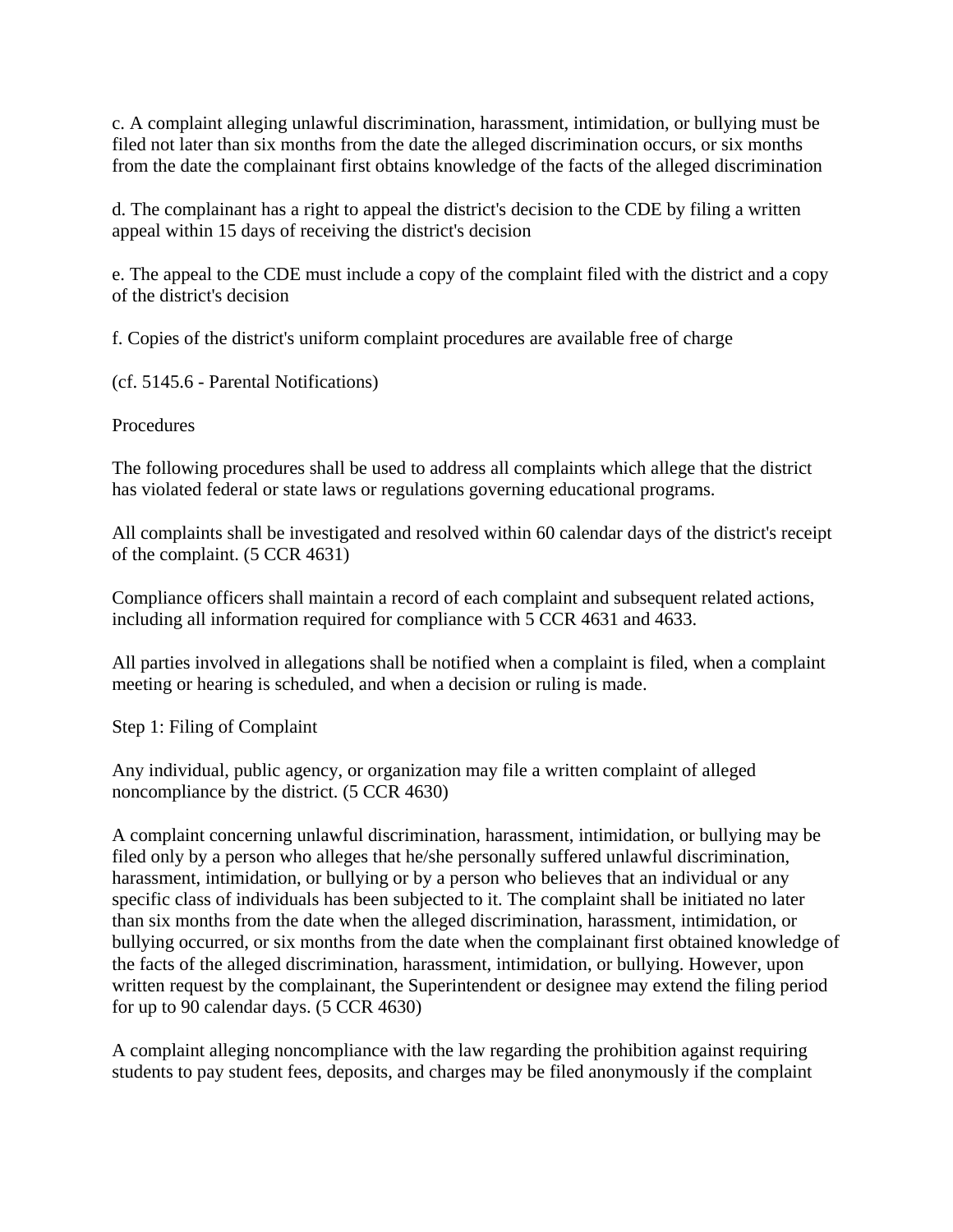provides evidence or information leading to evidence to support an allegation of noncompliance. (Education Code 49013)

The complaint shall be presented to the compliance officer who shall maintain a log of complaints received, providing each with a code number and a date stamp.

If a complainant is unable to put a complaint in writing due to conditions such as a disability or illiteracy, district staff shall assist him/her in the filing of the complaint. (5 CCR 4600)

Step 2: Mediation

Within three days of receiving the complaint, the compliance officer may informally discuss with the complainant the possibility of using mediation. If the complainant agrees to mediation, the compliance officer shall make all arrangements for this process.

Before initiating the mediation of a discrimination complaint, the compliance officer shall ensure that all parties agree to make the mediator a party to related confidential information.

If the mediation process does not resolve the problem within the parameters of law, the compliance officer shall proceed with his/her investigation of the complaint.

The use of mediation shall not extend the district's timelines for investigating and resolving the complaint unless the complainant agrees in writing to such an extension of time. (5 CCR 4631)

Step 3: Investigation of Complaint

The compliance officer is encouraged to hold an investigative meeting within five days of receiving the complaint or an unsuccessful attempt to mediate the complaint. This meeting shall provide an opportunity for the complainant and/or his/her representative to repeat the complaint orally.

The complainant and/or his/her representative shall have an opportunity to present the complaint and evidence or information leading to evidence to support the allegations in the complaint. (5 CCR 4631)

A complainant's refusal to provide the district's investigator with documents or other evidence related to the allegations in the complaint, or his/her failure or refusal to cooperate in the investigation or his/her engagement in any other obstruction of the investigation, may result in the dismissal of the complaint because of a lack of evidence to support the allegation. (5 CCR 4631)

The district's refusal to provide the investigator with access to records and/or other information related to the allegation in the complaint, or its failure or refusal to cooperate in the investigation or its engagement in any other obstruction of the investigation, may result in a finding, based on evidence collected, that a violation has occurred and may result in the imposition of a remedy in favor of the complainant. (5 CCR 4631)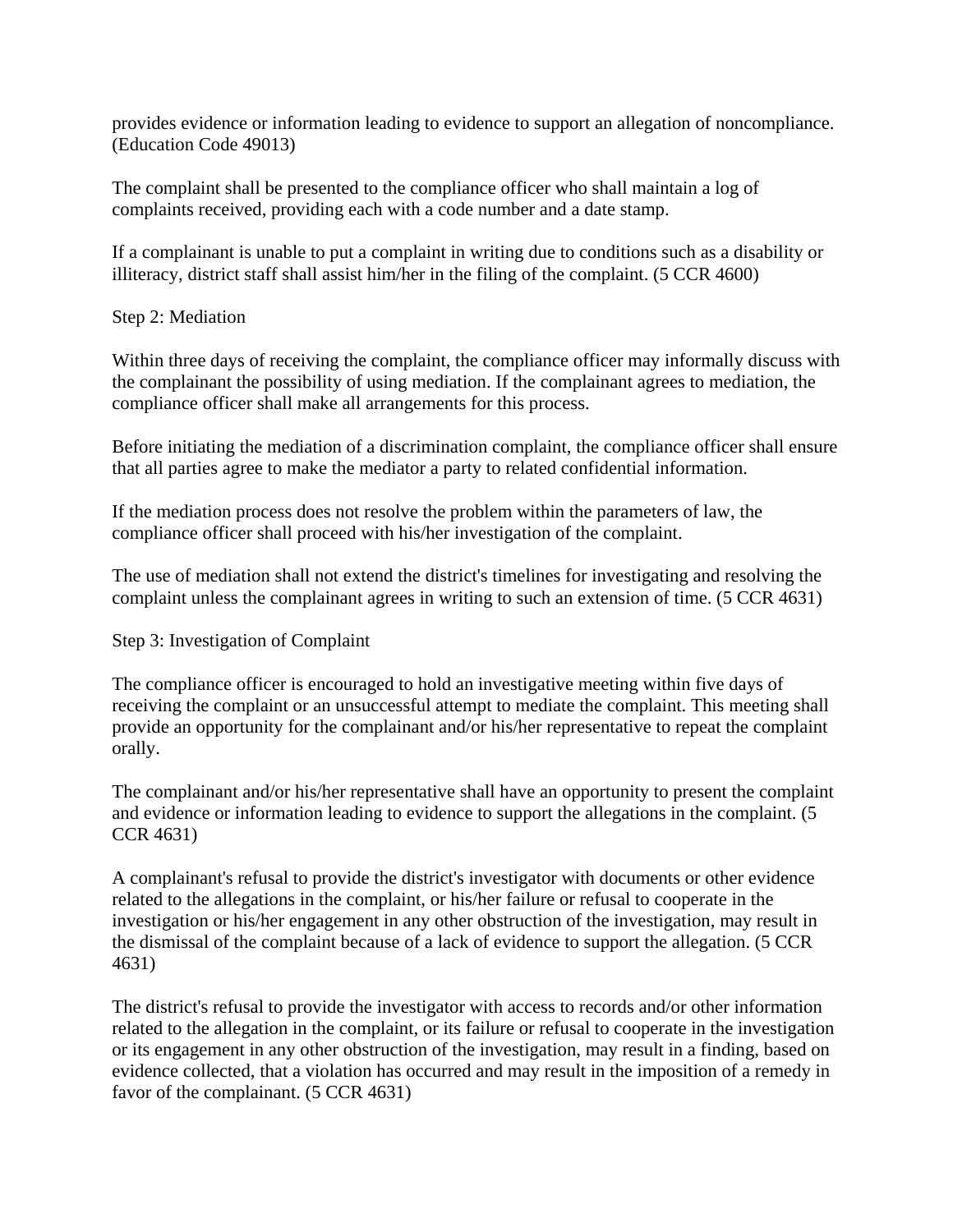Step 4: Response

Unless extended by written agreement with the complainant, the compliance officer shall prepare and send to the complainant a written report of the district's investigation and decision, as described in Step #5 below, within 60 days of the district's receipt of the complaint. (5 CCR 4631)

Step 5: Final Written Decision

The district's decision shall be in writing and sent to the complainant. (5 CCR 4631)

The district's decision shall be written in English and in the language of the complainant whenever feasible or as required by law.

The decision shall include:

- 1. The findings of fact based on the evidence gathered (5 CCR 4631)
- 2. The conclusion(s) of law (5 CCR 4631)
- 3. Disposition of the complaint (5 CCR 4631)
- 4. Rationale for such disposition (5 CCR 4631)
- 5. Corrective actions, if any are warranted (5 CCR 4631)

6. Notice of the complainant's right to appeal the district's decision within 15 days to the CDE and procedures to be followed for initiating such an appeal (5 CCR 4631)

7. For discrimination, harassment, intimidation, or bullying complaints, notice that the complainant must wait until 60 days have elapsed from the filing of an appeal with the CDE before pursuing civil law remedies (Education Code 262.3)

If an employee is disciplined as a result of the complaint, the decision shall simply state that effective action was taken and that the employee was informed of district expectations. The report shall not give any further information as to the nature of the disciplinary action.

If a complaint alleging noncompliance with the laws regarding student fees, deposits, and other charges is found to have merit, the district shall provide a remedy to all affected students and parents/guardians, which, where applicable, shall include reasonable efforts to ensure full reimbursement to them. (Education Code 49013)

Appeals to the California Department of Education

If dissatisfied with the district's decision, the complainant may appeal in writing to the CDE within 15 days of receiving the district's decision. When appealing to the CDE, the complainant